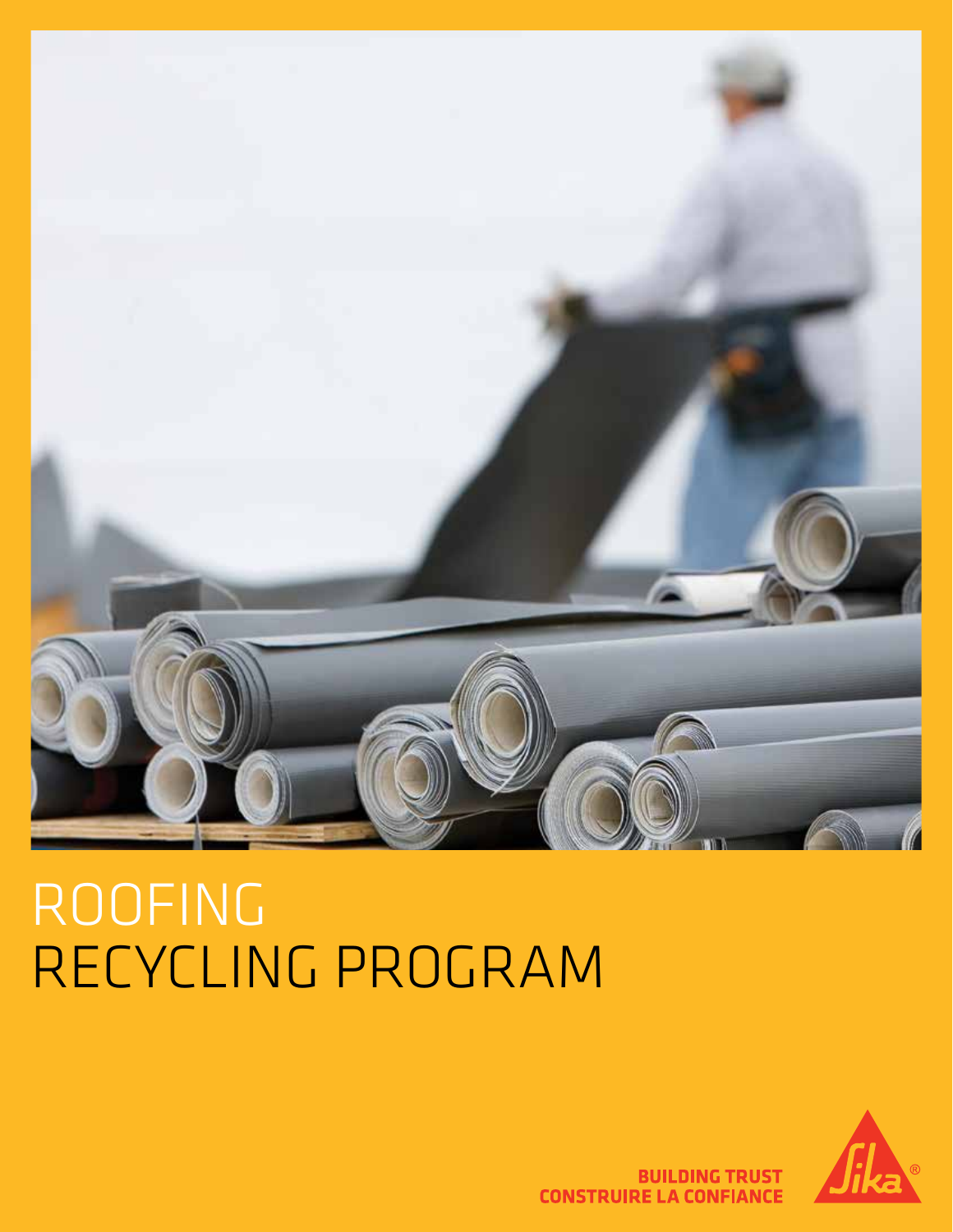## TURNING OLDER VINYL ROOFS INTO NEW ROOFING MEMBRANE PRODUCTS

Sika's one-of-a-kind Roof Recycling Program for vinyl membranes eases the burden on landfills while conserving natural resources. This innovative, sustainable roofing program is absolutely free to building owners while costing roofing contractors little or nothing.

Sika introduced this program for commercial vinyl roofing membranes in 2008. The company has already diverted nearly 65 million pounds of old vinyl roofing from landfills, successfully reprocessing it into raw material suitable for use in the manufacture of new roofing and waterproofing membrane products.

Sika will accept a building owner's existing PVC roofing membrane for recycling with the purchase of a Sika roofing system. The company will also take back the newly installed vinyl roofing system for recycling at the end of its service life. Older roofs suitable for the program must consist of a non-adhered PVC membrane, and competing brands are accepted into the program in addition to Sika roofing systems.

The program seeks to create a cost neutral pricing arrangement between the company and roofing contractors to keep waste mountains of used roofing vinyl—from landfills. The program relies on proven vinyl recycling technologies and is a win-win for Sika and environmentally-conscious building owners. It also creates a strong bond between manufacturer, building owner and contractor as they unite to address waste issues—issues which impact both industry and the environment.

Construction and demolition debris accounts for about 40 percent of all solid waste in the U.S., according to the EPA, and available landfill space is diminishing at an alarming rate. Municipal costs associated with the disposal of construction waste continue to escalate.

#### A PRACTICAL, EFFICIENT PLAN

Under this recycling program, contractors turn over to Sika the bulk of an older vinyl roof being torn off and thereby avoid expenses related to the hauling of the waste to local dumping sites and associated tipping fees.

Sika supplies contractors with containers and accompanying pallets for the recycled materials—these items are delivered to contractors along with new roofing materials at no additional cost.

Contractor labor costs related to recycling are minimal. These costs, and other possible expenses associated with the sending of packed recycling containers to the membrane reprocessing facility, are typically offset by a significant savings in disposal fees.

Sika has invested in large-scale reprocessing equipment and developed a simplified logistics plan to streamline and enhance the process for participating building owners and contractors. The company's Roof Recycling Program has been singled out for recognition by the state legislature in Massachusetts and by numerous roofing trade associations.

Several national retailers with multiple locations across the country like Target and Whole Foods Market are among the building owners active in Sika's recycling program.



### 65 MILLION POUNDS **IVERTED** SINCE 2008 -AS OF OCTOBER, 2018 AND GROWING EVERYDAY-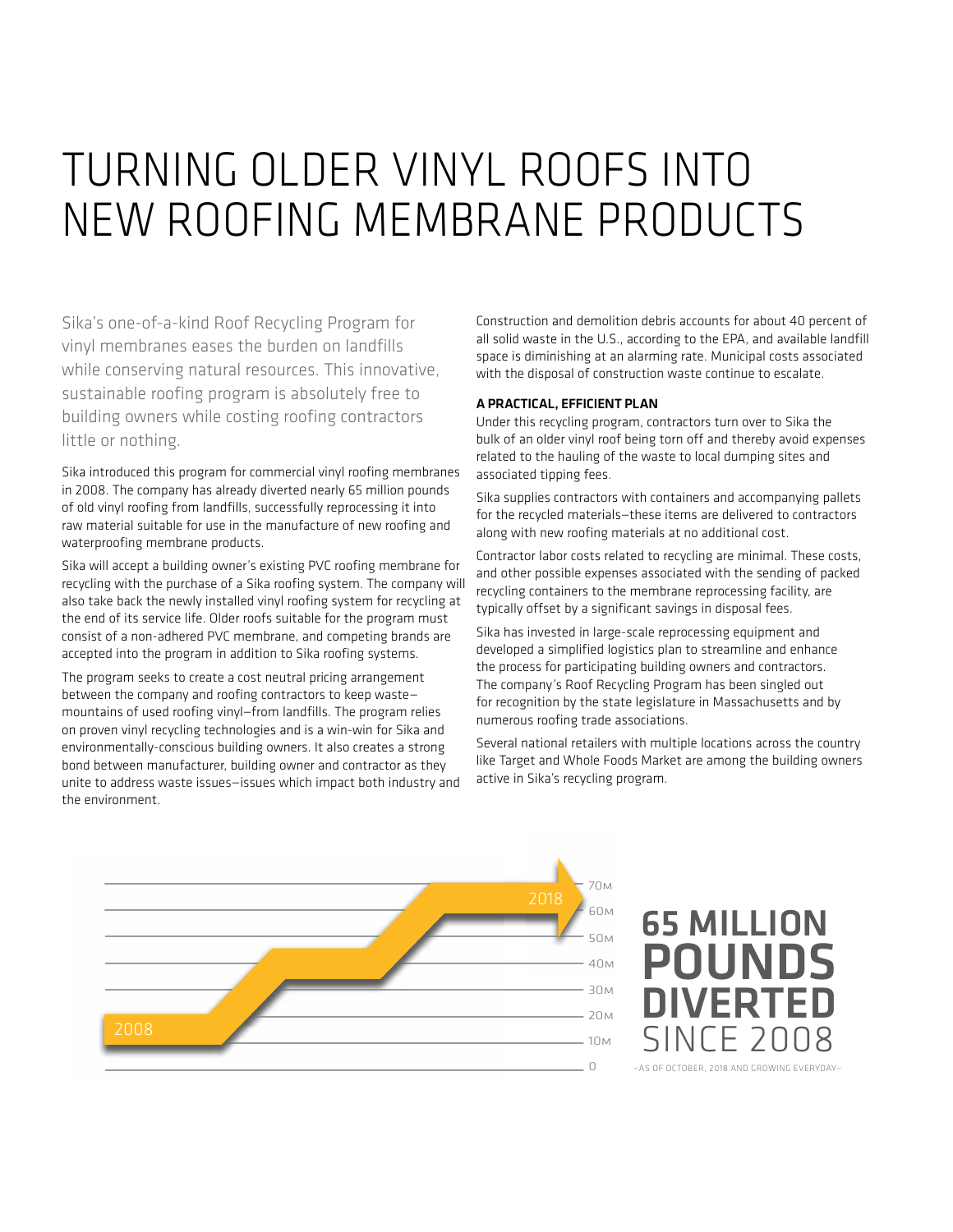

Sika is the only commercial roofing company in the U.S. to receive certification from UL Environment relating to the recycled content of its roofing membrane products. The company's 10-foot wide Sarnafil® and Sikaplan® roofing membranes, PVC Protection Layer, and Sarnatred group of products all contain an average of 10 percent recycled vinyl content from pre- and post-consumer sources.



Waste reduction, of course, starts with durable products that stand the test of time. Long-lasting roofs need to be removed and replaced less frequently, providing lower life cycle costs and reducing the amount of waste destined for landfills. Sarnafil membranes are renowned for performing after decades of use in a wide range of climates. This history of proven performance assures customers of one of the longest lasting roofing systems available.

In 2010 Sika completed the largest recycling project in North America by removing and reprocessing nearly one million square feet of old vinyl membrane from this 475,000 square foot General Motors warehouse roof in Lansing, Michigan.